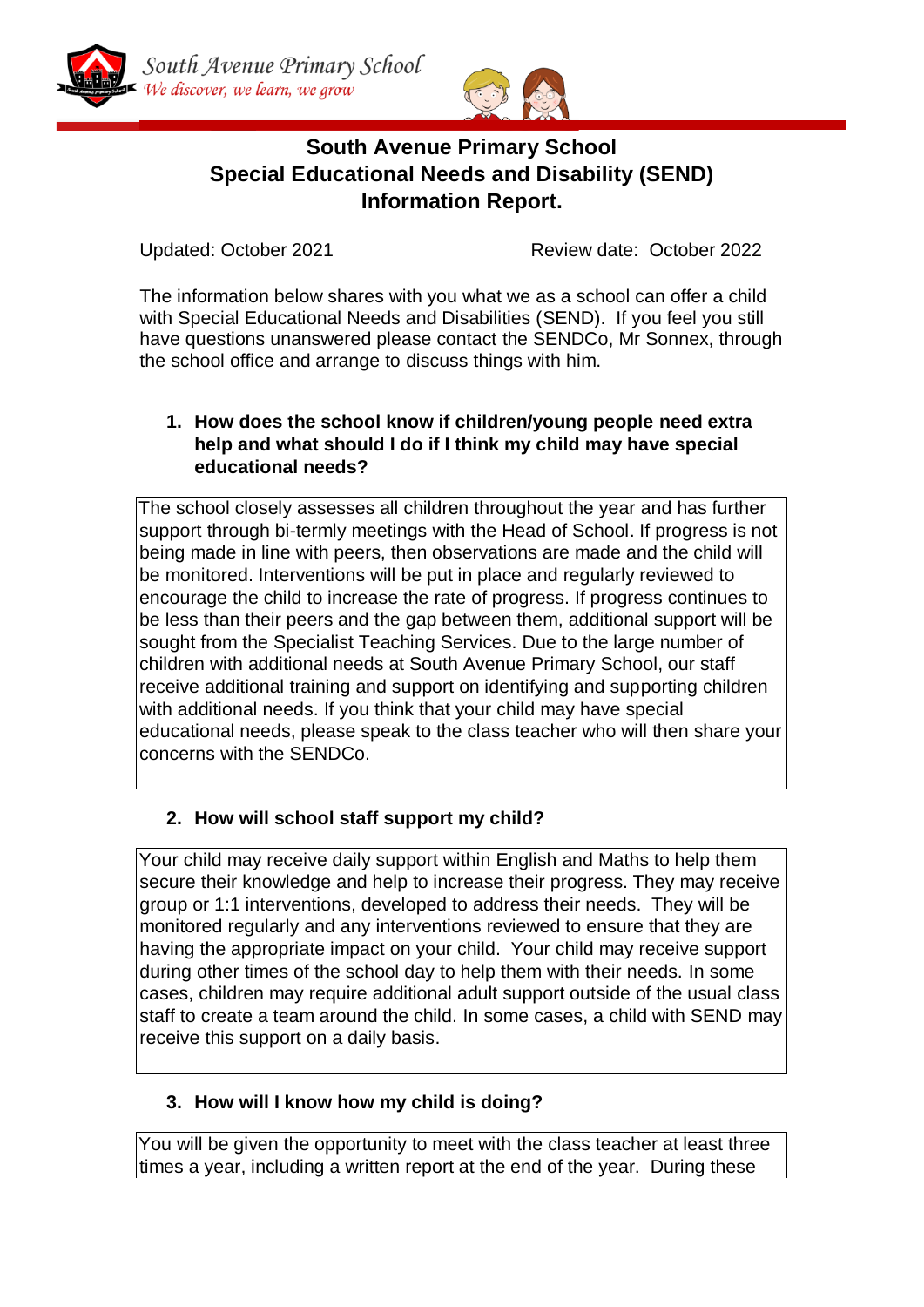meetings you will be given an update on your child's progress and be informed on the interventions used and the impact they have had on your child. If your child has an Educational Health Care Plan (EHCP), then additional meetings will be held throughout the year with you and the class teacher with support of the SENDCo to discuss the progress made towards their targets. In addition, we encourage regular informal communication with the class teacher e.g. at the end of the school day, this can sometimes be in the form of a home-school contact book.

#### **4. How will the learning and development provision be matched to my child's needs?**

All teachers use their Quality First Teaching strategies to help them ensure all needs of all children within their class are met. This may include differentiating the work to ensure that they can achieve at their level, providing the correct equipment for your child so that they can access the learning. Alternatively, it may include additional support through interventions. Children with specific needs will have additional, above and beyond, targeted provision or specialist provision put into place which will be carried out by the adults in the team around the child.

# **5. What support will there be for my child's overall wellbeing?**

At South Avenue we have a well-being team because we value the importance of all children and adults wellbeing. Wellbeing interventions, either as groups or for individuals, are implemented for children that need them so that they can access their learning. This may be done through our nurture provision or through other approaches that target children's mental health and wellbeing. The Family Liaison Officer (FLO) is also on this team and supports parents where needed. If you have any concerns around the well-being of your child please ask to speak to Mrs Lofts.

#### **6. What specialist services and expertise are available at or accessed by the school?**

At South Avenue we work closely with the Specialist Teaching Services. This provides opportunities to gather advice on how best to meet a child's need when we have exhausted all of our usual support mechanisms. The team will come in and offer advice and guidance on how to support your child and will often endeavour to monitor them termly. We also have access to a Speech and Language Specialist to assist with any speech and language needs and SEN TA's that works within the school. If needed we also have access to an Occupational Therapist. We use an Educationalist Psychologist for children when an EHCP may be required. We also have access to an Occupational Therapist to support children with Physical Development.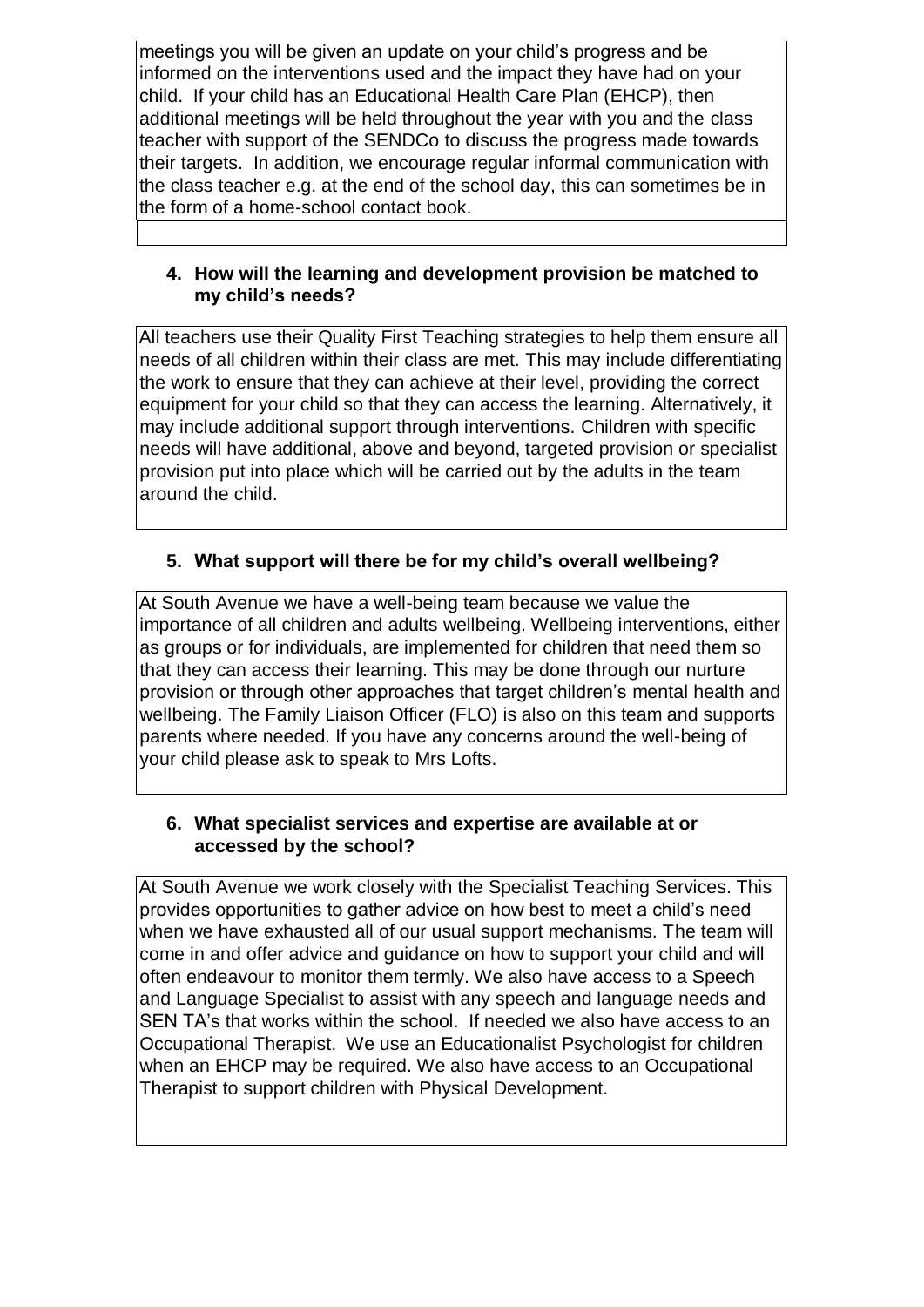## **7. What training have the staff, supporting children and young people with SEND, had or are having?**

All teachers and teaching assistants have regular training to ensure that they can meet the needs of the children. If it is felt that training is required to enable staff to support children then this is given as soon as possible. Recent training has covered how to support children with ASD, ADHD, Sensory needs and Friendship support.

## **8. How will you help me to support my child's learning?**

At South Avenue we will review your child's learning with you at least three times a year. We will share with you what we have been doing for your child and make suggestions on how they can be supported with their learning in school and at home. We will provide resources for you where we can and will include any information shared with us through outside agencies. Teachers are available most days if you need to ask any questions, and appointments to see the SENDCo can be arranged through the office.

## **9. How will I be involved in discussions about and planning for my child's education?**

You will be able to meet with the class teacher and/or the SENDco as often as you feel you need to, just ask at the office for an appointment. If your child has an EHCP or Higher Needs Funding (HNF), you will be invited along to review meetings where we discuss your child's progress and decide on the next steps in their progress. If desired, you can bring your child along to these meetings so that they can be involved in the target setting.

## **10.How will my child be included in activities outside the classroom including school trips?**

All children are considered when planning school trips or when completing activities outside of the classroom. It is the role of the class teacher to ensure that they plan activities that all children can access. This means that adaptations and reasonable adjustments will be made for those children with SEND to ensure that they too can access the learning. When looking into school trips, teachers will visit the site before hand to ensure that it is suitable for all the children and will discuss any needs with the site. On occasions that it is deemed too unsafe for a child to attend, an alternative may be discussed and organised if appropriate.

# **11.How accessible is the school environment?**

At present South Avenue has an accessible environment for all that attend. We have access ramps to the both sites that give wheelchair access and have a disabled toilet situated on the junior site. Changes are made to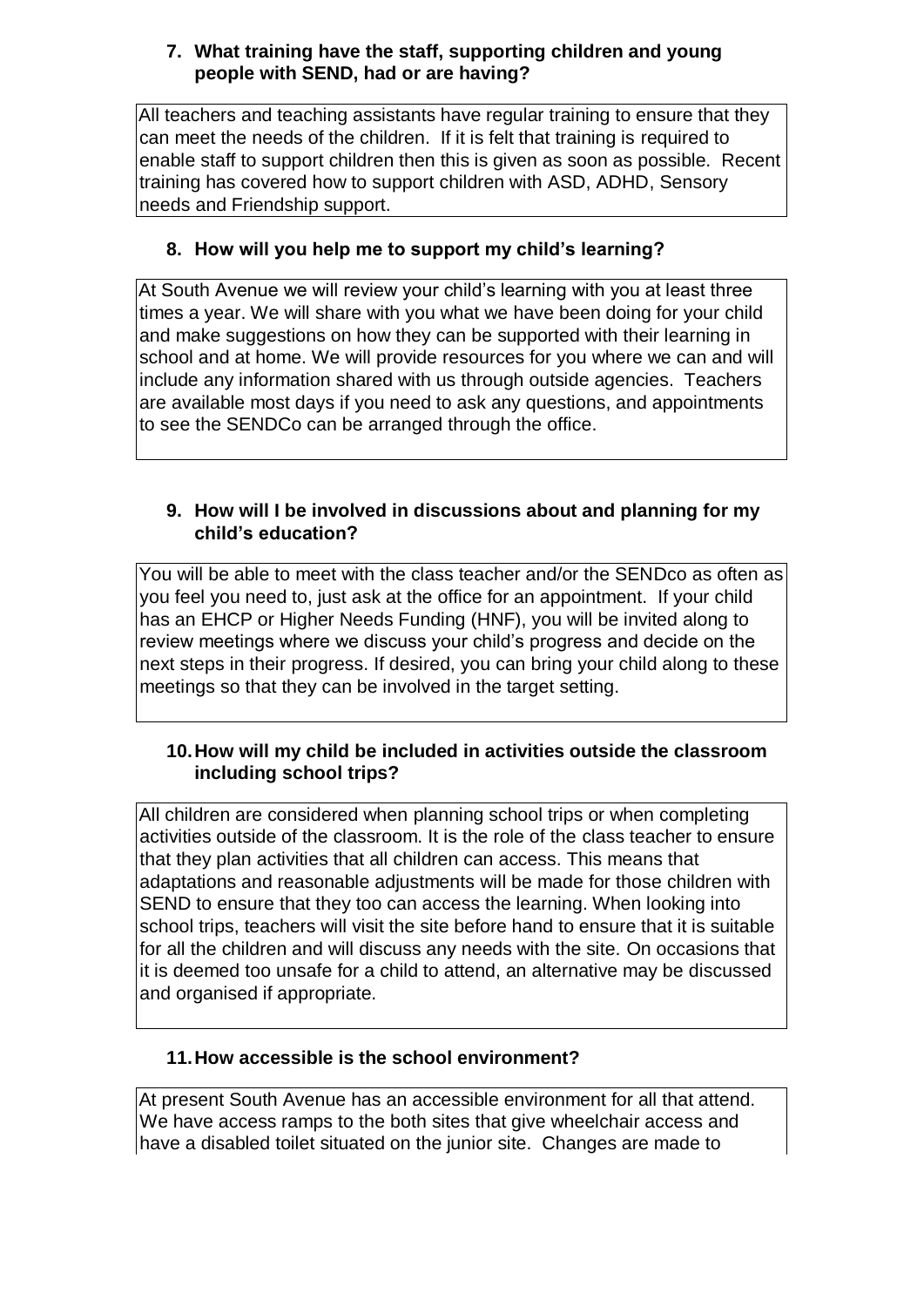classrooms as needed to ensure that we meet the needs of all children who attend the school.

## **12.Who can I contact for further information?**

You can contact your class teacher to discuss any needs you feel your child may have, or ask at the office for a meeting with the SENDCo, Mr Sonnex.

#### **13.How will the school prepare and support my child to join the school, transfer to a new school or the next stage of education and life?**

When joining South Avenue in Reception, meetings are held with the local nurseries where your child may have attended. This enables us to discuss any needs and requirements that might be necessary to support your child entering primary school. Transition mornings/afternoons are held so that your child gets to meet the staff and has a chance to become familiar with the school before their September start.

Prior to transition into KS3, meetings are held with relevant staff from the new school to discuss your child and any support provision. All necessary information is shared with the new school prior to your child starting and additional transfer days will be arranged if needed.

## **14.How are the school's resources allocated and matched to children's special educational needs?**

Resources are purchased across the school to enable all children to access the learning. Each child is individual and as a school we assess what equipment/resources a child needs and will implement all that we can to ensure that progress can be made.

Sometimes the needs of a child require additional funding, outside of what the school can supply. When this occurs an application to Kent County Council for High Needs Funding may be made. Targets will be set for your child and they will be reviewed regularly through. Each year there will be a review of the funding and a discussion around how much is still required. It is important to note that HNF may be withdrawn at any point.

#### **15.How is the decision made about how much support my child will receive?**

Termly meetings are held with the class teacher and members of the Senior Leadership Team (SLT) to discuss your child's progress. Existing interventions and support requirements will be discussed. The teacher and teaching assistant will review the interventions as the term progresses and will make adaptations as needed and report progress to the SLT and parents. If a child continues to make limited or no progress and the gap between them and their peers is more than 2 years we will look at the possibility of the child